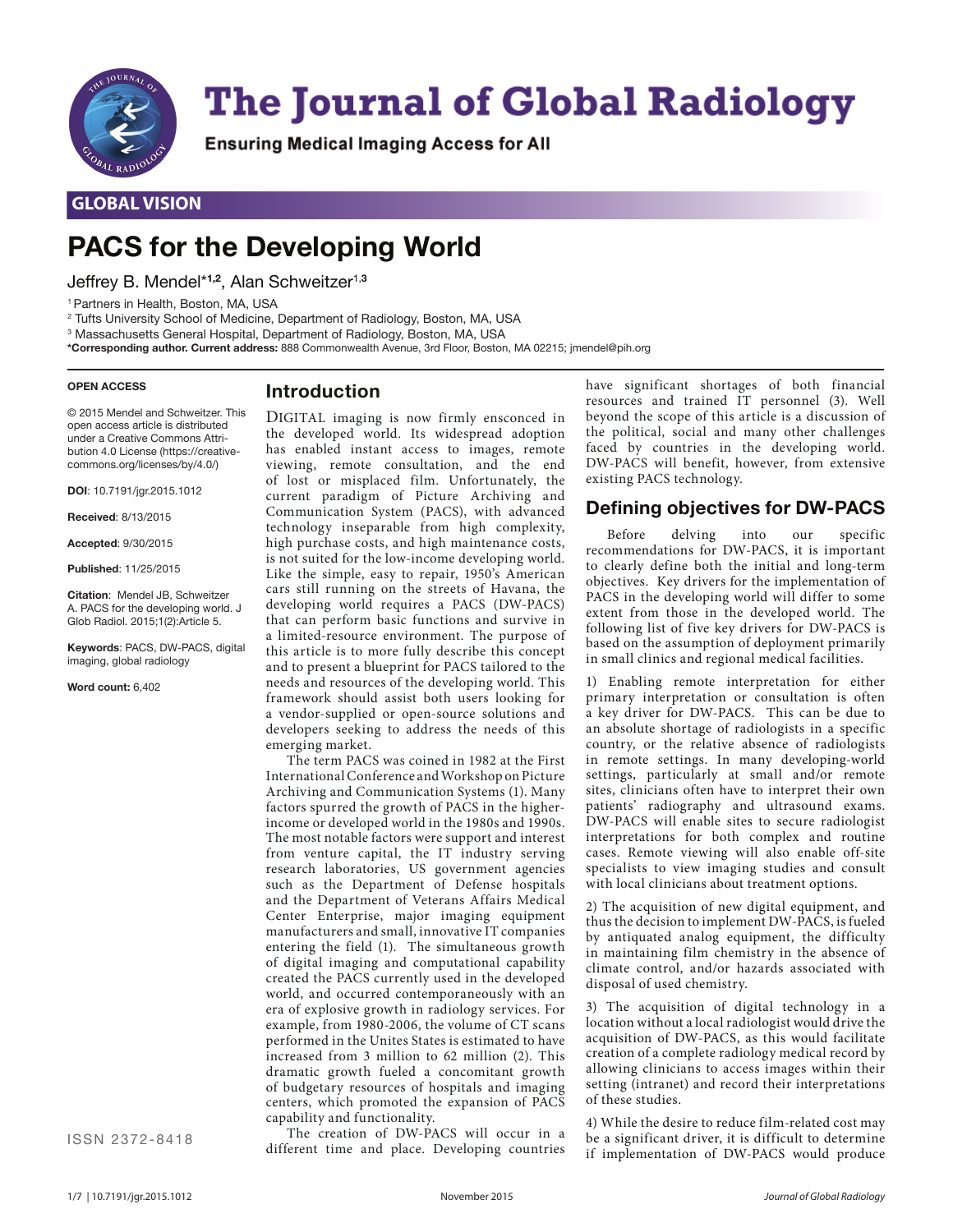cost savings. To the authors' knowledge, there have been no costbenefit analyses on the deployment of digital imaging and PACS in the developing world. One recent study in the developed world found that the direct cost per study was 24% higher with digital imaging and PACS compared to the existing analog systems when implemented using currently available developed world hardware and software in a location with a preexisting, efficient film environment (4). As with numerous other studies, the authors emphasized that the indirect benefits of a digital environment to patient care may well outweigh the penalty in direct costs. The use of telemedicine in the developing world has similarly been posited to have a significant positive effect on healthcare services and outcomes (3). It has certainly been the authors' experience that the implementation of PACS in the developing world can have a dramatic positive impact on patient care.

5) For those sites that have added or are planning to add a CT or MR scanner to their radiology department, that scanner would be a driver for DW-PACS. We saw a similar occurrence in the developing world in the 1980s, when cross-sectional imaging was a key driver in the introduction of both mini-PACS and, ultimately, department-wide PACS. PACS has proven advantages in productivity (5) and accuracy (6) over interpreting CT scans using printed film. In the authors' experience, there are similar advantages when compared to the interpretation of CT scans on the dedicated workstations typically provided with CT or MR scanners. A scanner would virtually mandate the use of remote interpretation performed either by paid off-site radiologists or by a network of volunteer radiologists, at sites that do not have a local radiologist capable of interpreting these modalities. Even in those facilities that have an onsite radiologist, DW-PACS would enable consultation with sub-specialty radiologists both regionally and internationally.

The primary drivers at any one site will determine that site's initial requirements, and DW-PACS must have the flexibility to handle these varied configurations. Once there is an installed base, experience in the field and the scale of demand from larger institutions will be valuable drivers for defining the future objectives and scalability of DW-PACS. Public Private Partnership (PPP) initiatives by non-governmental organizations and national regulatory bodies are supporting telemedicine and teleradiology programs, and running Proof of Concept exercises. The results of these programs will aid in the development of regional standards and, ultimately, regional delivery systems.

# **Challenges for PACS for the developing world**

# *Technical infrastructure*

In any setting in the developing world, the reliability and quality of electrical power, climate control and Internet access will often be inconsistent (7,8). In addition, many sites lack both a robust local area network (LAN) within the facility (wired or Wi-Fi) and deployment of computers in patient areas.

**• Power**

To deal with electrical power issues, many sites use radiographic equipment that can continue to operate on battery power when external power is not available. One such example is the WHIS-RAD radiographic unit, conceptualized by World Health Organization (WHO). Given the DW-PACS' critical clinical function, it should also be equipped with a battery backup system when integrated with battery-powered acquisition devices. This backup system should ideally be able to automatically fail over and sustain basic functionality on battery power for at least one and a half times longer than the amount of time associated radiography or ultrasound equipment can function off the grid. This would allow sufficient time to register, process and distribute images from the acquisition units without interrupting patient flow or adversely affecting acute patient care.

# **• Climate control**

Computer hardware for DW-PACS is often deployed in locations that do not have the climate control typical of hospitals in the developed world. The environmental specifications for potential computer hardware ideally would be equal to that of the digital imaging equipment commonly used in the developing world. This would ensure that the imaging chain remains intact at sites that experience relatively high heat and humidity. In the authors' experience, many standard ultrasound and digital radiography units have environmental tolerances well beyond the narrow temperature confines of a typical hospital in the developed world (9). It is noteworthy that many digital devices targeted for the developed world have broad environment tolerances, which should be matched by the associated PACS hardware.

# **• Internet**

Internet connectivity is an additional environmental challenge. Connectivity is expanding worldwide but remains both patchwork and unreliable (8). In much of the developing world, cellular networks are the only means available for connecting to the Internet. Fortunately, developing countries now account for two-thirds of all cellular phone subscriptions and have a correspondingly large penetration rate (10). Like other methods for connecting to the Internet in the developing world, cellular networks suffer from frequent outages and bandwidth restrictions, but coverage is rapidly expanding.

# **• Intranet**

Many developing-world healthcare settings, especially older facilities, lack even a basic LAN. Whether wired or wireless, if a LAN does exist it frequently does not extend into critical patient care areas, such as the operating suite, in which clinicians need access to imaging studies. In addition, unless the facility has an existing electronic medical record (EMR), it is unlikely that there are PCs deployed in patient care areas. Unless serious consideration is given to printing imaging studies on film or paper, widely available clinician viewing is essential to DW-PACS. There are myriad combinations of wired or wireless LAN with fixed computers, laptops or tablets. It is also possible to envision that, given increasing cellular access and speed, clinician viewing in the developing world might come to rely entirely on mobile devices and cellular networks. Whichever method is used, clinician viewing is critical for patient care, interpretation of studies, and moving away from the need to print imaging studies on film or paper.

# **• Data security**

The introduction of DW-PACS and the associated components of an EMR and radiology information system (RIS) creates the potential for both remote theft and destruction of digital medical data. Consideration of basic data safety policies and procedures, along with care in employing cloud-based systems, should be part of any initial DW-PACS deployment. Of particular concern should be the physical access to the hospital intranet. Destructive viruses are particularly prevalent in Internet cafes and personal computers in the developing world. One source estimates that 80% of personal computers in Africa are infected (11). Furthermore, virtually all PACS are Windows-based, as are virtually all computer viruses. Network design in the developing world should be predicated on the assumption that any computer connected to the network is likely to be infected. This level of security should specifically include the computers used by technicians who service digital imaging equipment.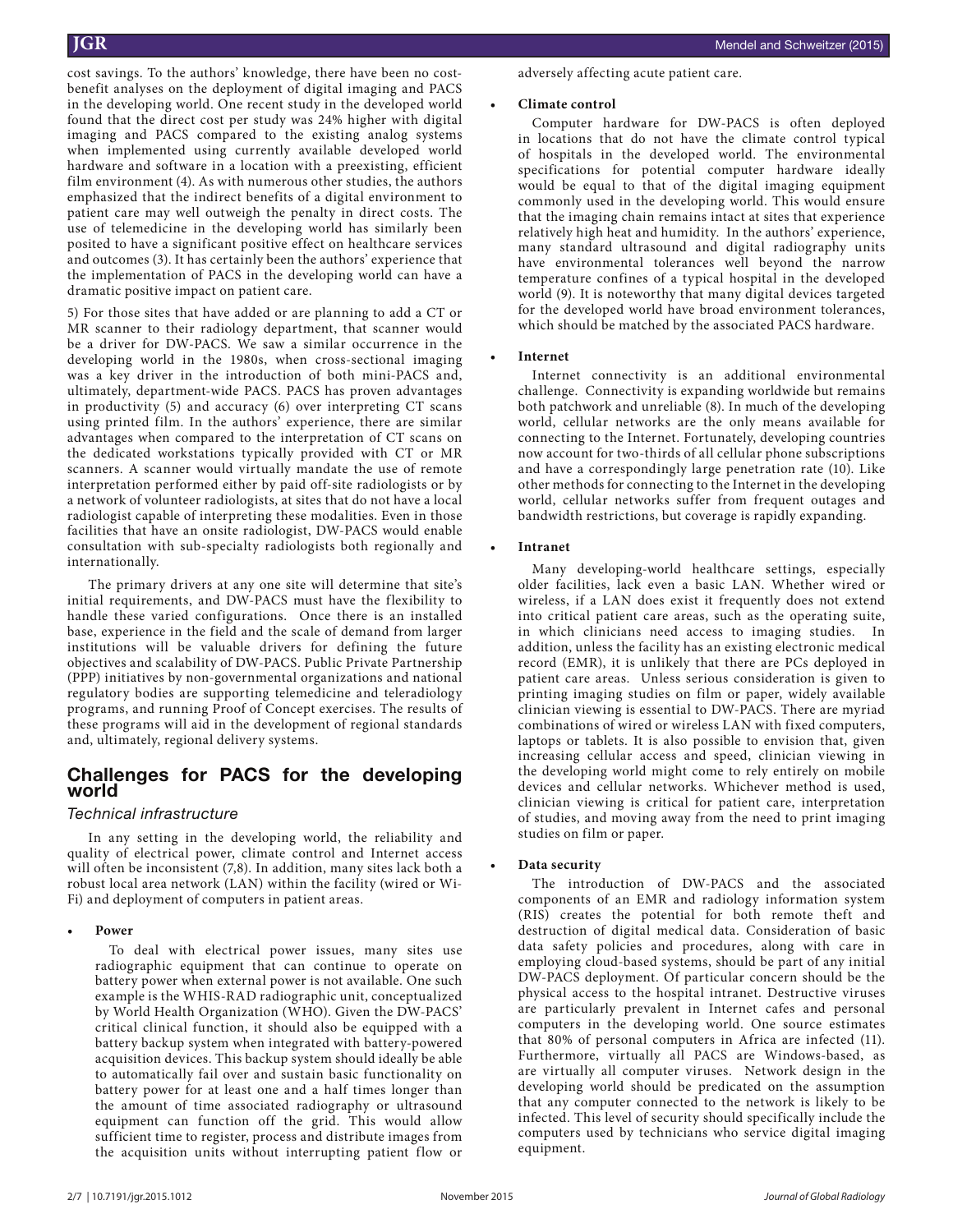# *Software costs*

Costs are clearly a challenge in the developing world, and many of the larger, more established PACS vendors do not have products or pricing structures that can scale down very effectively. There are, however, many viable "second-tier" PACS vendors with more cost-effective solutions that might work in a developingworld setting. Many of these leverage technology in an attempt to minimize costs for smaller sites by sharing resources (e.g. data center, servers, storage systems) among sites. Unless located in regions in which Internet access is highly reliable, cloud-based software solutions will likely be restricted to platform as a service (PaaS) models. PaaS retains software on the local hardware and is thus tolerant of local Internet outages (12).

There are also several open-source PACS archive and PACS workstation software (OSS) options available that make it tempting to minimize costs by implementing an open-source option. However, in considering OSS, the typically lower (or even negligible) initial software purchase cost must be weighed against the availability and cost of support resources. One article describes a large scale OSS deployment at a developed-world hospital that had a robust and dedicated in-house IT staff. Their report cautions that support was the key issue in this deployment, and that while overall project costs were substantially reduced by the use of OSS, the support costs for OSS were similar to those for commercially available software. They also found that Internet access was a critical source of information for the IT team (13). Sites that have the both the need and the resources to adopt and subsequently modify the base OSS for their local use would likely have adequate IT support resources to maintain an open-source PACS. However, most sites would rely on some type of remote support structure. Despite the likelihood that volunteers might be willing to donate their time in supporting this software, for a project on this scale to be sustainable, long-term reliance on volunteer support is impractical. The goal should be to choose software that can be supported by a viable business entity, whether non-profit or for-profit, that can employ and sustain a staff to provide timely support, maintenance, and software upgrades over the long term. Regional support entities might be especially effective and necessary if the open-source graphical user interface (GUI) were to be customized for each region and language. Thoughtful design and implementation can mitigate some support issues, but longterm success requires long-term support.

# *Hardware costs*

# **• Computers**

Installing multiple software applications on the same computer can sometimes minimize hardware costs. For example, smaller sites might install the PACS archive and the PACS viewing software together on one server or computer. Digital imaging modalities such as CR, US, or CT typically include a console or QA station. Since most of these systems run Windows, other applications (e.g. PACS viewer, teleradiology gateway) might be installed on this hardware system. However, most imaging modality vendors consider their hardware to be dedicated and will not guarantee operational reliability or even warrantee the basic imaging acquisition function if other software is installed. In addition, any "extraneous" software applications might be deleted or disrupted when the modality vendor performs troubleshooting or software upgrades. Both the risk of the added (PACS) application interfering with the primary acquisition software and the difficulty in restoring the added application if it is inadvertently or intentionally deleted can be somewhat mitigated by running it under a virtual machine (e.g. Oracle™ VM VirtualBox™). However, this strategy remains fraught with potential problems and operational issues that would likely not justify the potential hardware cost savings. If this strategy is employed, it should be with the formal agreement from the vendor or regional distributor that is supplying and supporting the digital

#### imaging device.

#### **• Monitors**

The presumption for this proposal is that radiography would be the most common use for a PACS workstation at developing-world sites, with cross-sectional imaging limited to ultrasound, except when the system is deployed at larger hospitals. In the interpretation of radiographs, the critical specification for a diagnostic monitor is delivering and maintaining high luminance over its useful lifetime. A luminance of 400-600 cd/m2 is considered standard for medical-grade monitors (14) and, while not essential in the interpretation of non-radiographic studies, it is critical to the detection of subtle findings, such as small nodules and pneumothoraces, on radiographs. While some commercial off-the-shelf (COTS) monitors are capable of medical-grade luminance initially, this high level of luminance is not maintained and falls off rapidly over time. Unlike medicalgrade monitors that have at least one built-in rear sensor to measure the actual light output and maintain luminance, COTS monitors have no built-in mechanism for maintaining a constant level of luminance. Most high-end medical-grade monitors also have a front sensor that allows the monitor to automatically calibrate and maintain the DICOM grayscale standard display function (GSDF). For those medical monitors without a front sensor, and for all COTS monitors, maintenance of GSDF requires the use of a 'puck' or external sensor in concert with a suitable software package. The latter system is not autonomous, as it relies on trained personnel to regularly confirm accurate calibration. Such a software package does have the small advantage of being able to calibrate multiple monitors. A more detailed discussion of monitor specifications for PACS is available from several sources (15,16).

From a cost point of view, buying and replacing highluminance COTS monitors on a regular basis, likely every 1-2 years, would be somewhat less expensive than using medical grade monitors (17), and does offer the potential for both a lower initial investment and the ability to more easily repurpose those monitors for non-radiographic interpretation uses. However, the cost of medical-grade monitors can be minimized by the use of 2MP rather than 3MP monitors and the purchase of models that have a rear sensor (luminance) but no front sensor (GSDF). If there is no local regulatory mandate to maintain GSDF, one has the choice to consider foregoing a front sensor and automated DICOM calibration. In a low-volume setting in which a single acquisition device is attached to a PACS server/viewer, the use of a single medicalgrade monitor would suffice. Many sites would require a COTS monitor proximate to the digital acquisition device, for the technologist, as well as a separate high-luminance monitor on a PACS workstation(s) for the clinicians or radiologist to review and report the imaging studies. The use of a single medical-grade monitor for both radiography and cross-sectional imaging, such as ultrasound, is becoming easier because of the gradual shift from grayscale to color for many medical-grade monitors. The latest color medical-grade monitors do not compromise display quality for radiography and also allow a better (color) user interface. Lastly, when they can no longer maintain the high luminance required for radiologic interpretation, color monitors are easier to repurpose than grayscale monitors.

# *Hardware support*

Support for any medical device in the developing world is challenging. WHO reports that 70% of donated equipment in some regions is nonfunctional because of service and support problems (18). Access to technical support resources can be the greatest challenge for many sites. As suggested in much of the prior discussion, developing, funding, and executing a viable plan for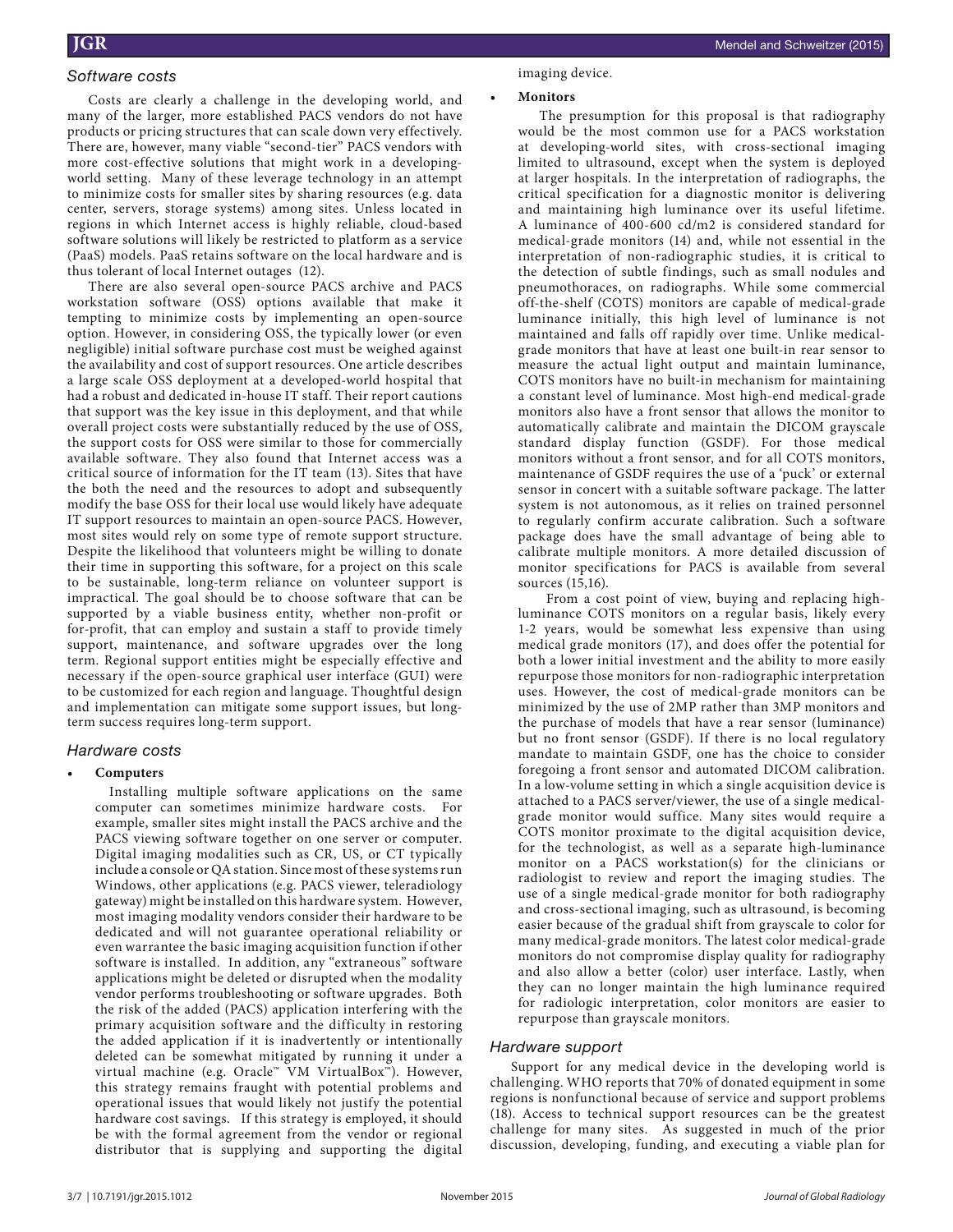providing both remote and onsite support is as critical for hardware as it is for software. Again, there are significant advantages to the use of a virtualized environment when repair or replacement of hardware is required.

# *Digital modalities*

Many sites in the developing world are lacking in the fundamental prerequisite technology that enables digital imaging and DW-PACS, as they often have analog X-ray (or analog X-ray and ultrasound) as their only imaging modality. It is outside the scope of this paper to provide guidance for the acquisition of the enabling technology for digital X-ray. In the authors' experience, Computed Radiography (CR), rather than Direct Radiography (DR), is most often the primary initial technology deployed in the developing world when sites convert from analog to digital X-ray. The current driving factors appear to be lower initial cost and lack of reliance on a single costly component (digital radiography detector). Regardless of the type of digital X-ray system, the ability to support a DICOM modality worklist should be a key requirement if the unit is to be installed with DW-PACS.

# *HIS/RIS/EMR*

The authors acknowledge the importance of a HIS (hospital information system), RIS, and EMR in optimizing the delivery of healthcare in the modern world. In much of the developed world, the implementation of HIS has preceded the introduction of PACS. While it is the authors' opinion that introducing a PACS before the foundation of a HIS and RIS is in place may not be optimal, the potential of PACS to enable remote interpretation of imaging studies provides obvious benefits. Its introduction into a healthcare environment with minimal information technology infrastructure may act as a primary driver for the adoption of these information technologies.

# *Healthcare delivery infrastructure*

In many countries in the developing world, the healthcare system is highly non-uniform and disjointed, with particular disjunction between government and private sector delivery systems. This represents a unique challenge even in environments where the technical infrastructure required to support DW-PACS is readily available.

# *Training*

Education and training of clinicians, technologists, technical support personnel, and other related personnel in the use and support of digital imaging and PACS pose additional, major challenges in the developing world. In many cases, these personnel lack even basic computer skills. Any initiative that aims to introduce these new technologies must incorporate the necessary training programs and associated resources into the implementation plan. In addition, the identification and training of onsite operational support personnel to provide both user training and guidance for DW-PACS is crucial to the success of the new digital imaging technologies. Relying solely on remote access for maintenance and support is difficult in regions without robust Internet connectivity. Transferring operational and support knowledge to local PACS administrators will help to mitigate the challenges of reliance on remote support.

# *Functional requirements*

# **• Data transfer**

Whether for remote interpretation, archiving, or software support, data transfer must satisfy several requirements:

1) The method of data transfer must tolerate both qualitative (e.g. packet loss) and quantitative (bandwidth) restrictions.

2) Given the larger file size for radiographic studies compared to the alphanumeric data produced by electronic medical records, DW-PACS should be able to perform image

compression. There is well-established evidence that moderate levels of irreversible ('lossy') compression can be applied to all types of radiologic imaging without significant visual quality loss or image degradation (19,20). DW-PACS should therefore be capable of supporting both reversible ('lossless') and, more importantly, irreversible data compression.

3) Data transfer should allow for planned time-shifting. In an environment in which limited Internet bandwidth is frequently in demand for multiple uses, such as email, Internet searches, telemedicine/teleconferencing, and non-radiological data transfer, the ability to schedule and automate data-heavy tasks (e.g. archiving during off-hours) allows for maximum utilization of this limited resource.

4) DW-PACS should be able to utilize multiple methods to access the Internet, including the use of cellular networks. Ideally, this capability should be highly adaptive to available resources.

5) DICOM Store and DICOM storage commitment services were designed in the early 1990s, when all radiologic data were being transferred over LANs with little worry about the quality of the network. When used as a method for transfer of images over the Internet, especially when there is marked packet loss and/or limited bandwidth, DICOM data transmission can easily fail. DW-PACS should therefore be expected to support fault-tolerant transmission protocols, such as HTTPS, SFTP, or ideally, Store over the Web by Restful Services (STOW-RS), the newest standard for medical image data transfer over the Internet. A detailed description of this new standard, also referred to as DICOM-RS or DICOMweb™, is beyond the scope of this article but is available on the DICOM website (21). This standard, which grew out of the Medical Image Network Transport (MINT) protocol, offers the potential to provide improved image data transfer over suboptimal Internet connections, without the need to use non-DICOMbased medical image transfer software. Some might question the inclusion of such a 'cutting-edge' DICOM service in DW-PACS, but given the likely lead-time for developing and implementing DW-PACS coupled with the likelihood that it would be in use for many years, this seems a reasonable goal. In the interim, there are cloud-based services available, ranging from general consumer services like Dropbox™ to radiology-specific vendors that can enable transfer of DICOM data without relying on DICOM Store.

# **• Cloud**

The trend toward migration of medical imaging solutions to the cloud suggests that the use of the cloud as a service (CaaS) model might be well suited to the developing world. Cloud solutions are a particularly attractive option, given the lack of onsite IT support resources at many developing-world sites. CaaS should offer absolute costs savings over the traditional purchased hardware and software model (22). There is the further advantage of reduced upfront costs associated with PACS deployment (23). CaaS can support virtually all facets of a PACS deployment without the requirement for locally installed software. While this concept is very appealing, the importance of having critical functionality available during Internet outages can be easily appreciated by anyone who has attempted to use bundled office software solutions, such as Google Docs™, in locations with intermittent Internet access. Until Internet access is both ubiquitous and reliable in the developing world, we suggest that DW-PACS consider platform as a service (PaaS) for select applications, including archiving, disaster recovery, offsite hosting, remote software support and teleradiology for both primary interpretation and subspecialty review. Given the potential unreliability of the Internet, it appears clear that, as with electrical power, DW-PACS must be able to fully function for extended periods of time "off the grid." Given the ongoing concerns about the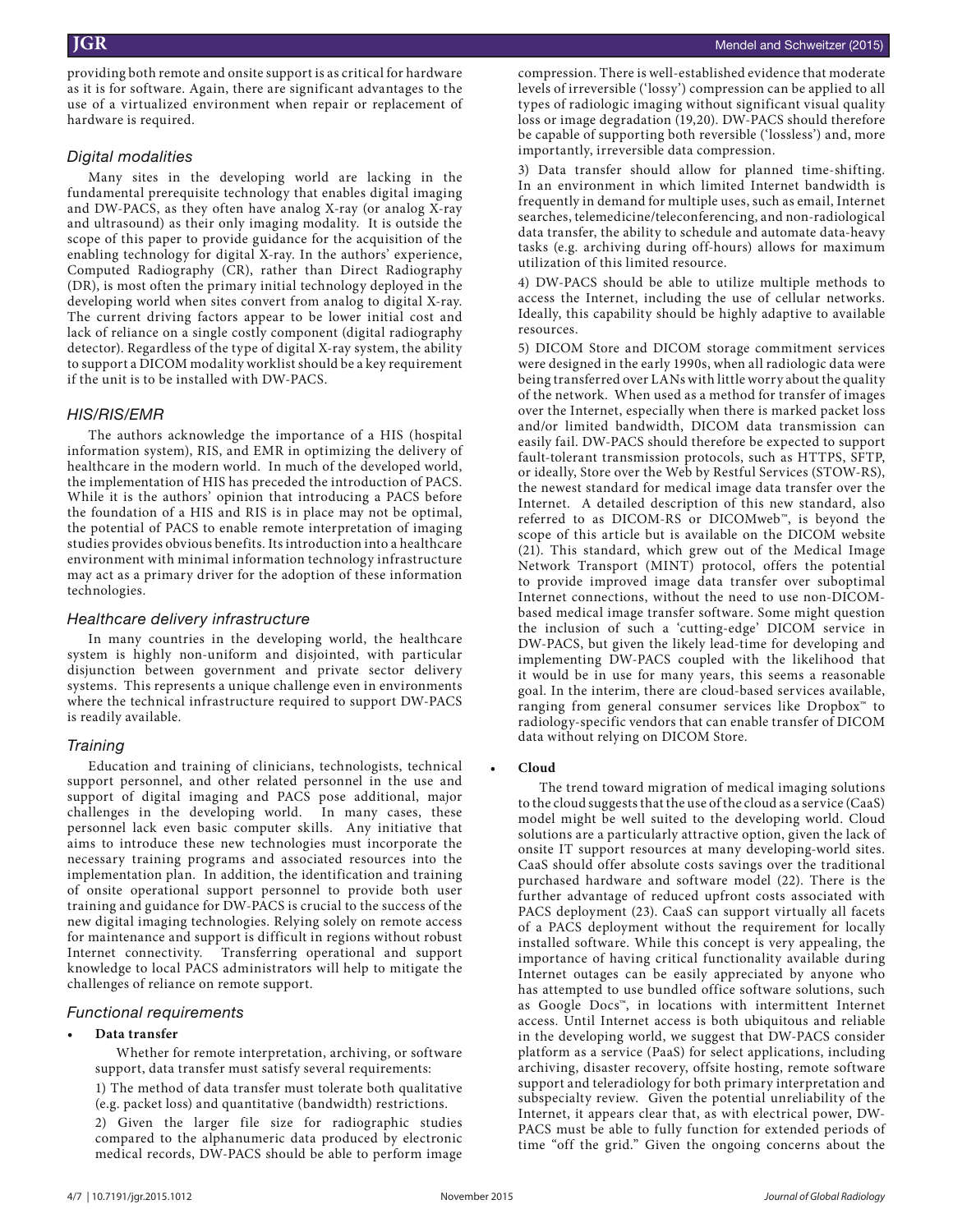security of medical information storage in general, the choice of any CaaS vendor should include a thorough evaluation of the security of both their physical site and data transmission. Further discussion on the pros and cons of a cloud-based PACS can be found in the literature (12,24).

#### **• Viewing options**

PACS viewing functionality can range from the minimal but easy-to-use set of functions typically provided to clinicians on a CD/DVD to the extensive array of functionality incorporated into modern high-end PACS. Most of the more sophisticated functions will be required only for primary interpretation of cross-sectional imaging, such as CT or MRI. The choice to include display tools for modalities such as CT depends on how likely it is for DW-PACS to be deployed at larger centers that could potentially offer CT scanning. The availability of this viewing functionality will also depend on whether DW-PACS is developed de novo or adapted from existing PACS software. In the latter case, it is likely that minimal effort would be required to port cross-sectional display functions from the existing PACS to DW-PACS.

M-health, or the use of mobile computing devices for healthcare, has been proposed as a solution to improving healthcare in the developing world (3). While the use of smart phones and tablets for medical applications is still emerging in the developed world, their anticipated wide use in the developing world suggests that DW-PACS will need to be able to support the viewing and, possibly, the reporting of imaging studies on mobile devices.

#### **• User interface**

The use of English in the creation of DW-PACS has the advantage of universality and ease of support, but does not facilitate the creation and support of the local language GUIs. One can make a reasonable argument that English is the current 'universal' computer language, and having support and service functions in English maximizes the opportunities to create a robust support infrastructure. When it comes to the concept of a local language GUI, there are clear advantages to adopting a non-language based interface, especially in settings wherein users would not have a dominant primary language. A pictogram-based GUI works well for radiographic equipment but, given PACS' inherent complexity, its implementation for PACS will be more challenging. However, one could propose that DW-PACS could be sufficiently modular so that, in its basic form, it could handle registration and ordering, and also serve as a digital viewbox and film library. In this case, the GUI for those functions might be amenable to full iconographic representation as proposed in the IHE Basic Image Review (BIR) profile (25). It is important to bear in mind, however, that BIR specifically states that it is "not intended to be a reading workstation;" and innovative adaptations for reporting and other functionality would likely be required to fully implement an iconographic GUI.

# **• Archive**

A functional film library, the standard in the developed world before PACS, is not ubiquitous in the developing world. Films are often poorly labeled and the images evanescent because of suboptimal chemistry. Storage is often not provided by the clinic and is the responsibility of the patient or their family. The elimination of film provides the opportunity to improve patient care by creating a permanent image repository in the form of a long-term archive. DW-PACS needs to support a flexible archiving strategy allowing for the incorporation of a combination of local and remote archiving. Unless onsite IT resources and environmental conditions are robust, most developing-world sites would be wise to consider remote long-term archiving/disaster recovery, using either CaaS or a

regional archive for this function. This is recommended with the proviso that the DW-PACS should include local storage sufficient to accommodate no less than three months of image acquisition. In terms of CaaS being a potential source for cost savings, current evidence is limited to reports of CaaS being cost-competitive only for archiving in sites that require very large amounts (hundreds of Tb) of storage (12).

# **• Teleradiology**

As described above, if the need for remote interpretation is a critical function for DW-PACS, teleradiology for both primary interpretation and subspecialty review is a requirement. If interpreters are in multiple locations, there are two available options: 1) Use a web-viewer hosted at a site with reliable Internet access (likely at the same location as a remote long-term archive); or 2) implement a cloud-based viewer to facilitate unlimited access via the web. It would be desirable for DW-PACS to have the capability of sending anonymized studies via email or text messaging to those clinicians lacking either the computer capability or Internet access to use a web-based viewer.

#### **• Remote support**

The vast majority of support for PACS can be provided remotely. All onsite equipment needs to be configured to provide remote access to enable vendors, distributors, and/ or volunteers to provide remote support. As stated above, a virtualized environment would facilitate the remote restoration of PACS software in the event of catastrophic failure.

# **• RIS functionality**

A modern RIS enables the flow of patients and their data through a busy department, and allows for higherlevel management functions, including inventory, practice analytics, and billing. A DW-PACS needs to be able to provide basic RIS functionality in the absence of an RIS or EMR, and should be capable of interfacing with an existing RIS/EMR.

To function in the absence of an RIS, certain functionalities traditionally associated with RIS needs to be incorporated into DW-PACS. These minimal functionalities include the ability to register and manage patient data, create orders for studies in support of modality worklists, and to create, store, and distribute reports. Table 1 lists functions typically found in a developed-world RIS, with the minimum proposed functionality for DW-PACS highlighted in bold.

# **Table 1. Radiology information system functions**

| <b>Patient registration</b>                  |
|----------------------------------------------|
| <b>Order creation</b>                        |
| Scheduling                                   |
| Patient list management                      |
| Modality interface via DICOM worklist        |
| Workflow management                          |
| Scanning and handling scanned documents      |
| Resource (modality and materials) management |
| Patient tracking                             |
| Examination performance tracking             |
| Standards-based structured reporting         |
| <b>Results distribution</b>                  |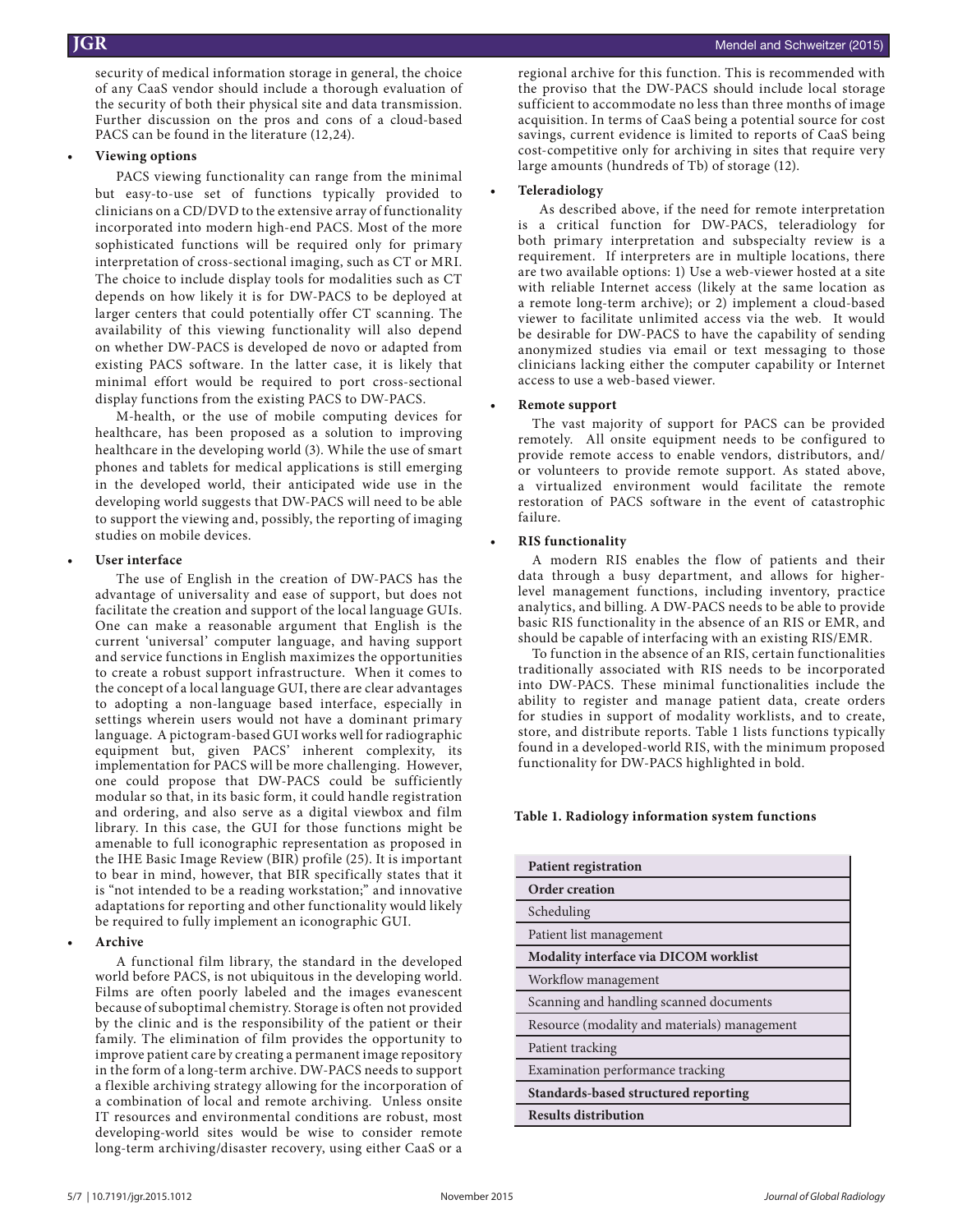The ability of DW-PACS to interface with an RIS or EMR is one of the more controversial requirements, given that the initial target for DW-PACS would be clinics and first-referral hospitals. However, two additional forces must be taken into consideration. First, as DW-PACS develops, there are also groups targeting the need for basic electronic medical information systems in the developing world (DW-EMR). Clinics and hospitals with a DW-EMR would use that system to, at a minimum, register and manage patient data. This would necessitate that DW-PACS be capable of interfacing with the DW-EMR to access necessary patient data. Second, despite the perceived target for DW-PACS, it is highly likely that, if successful, this technology will also be deployed in higher-level medical care facilities that would most likely have an existing EMR with RIS capability. It would thus be highly advantageous for DW-PACS to have the capability to interface using HL7 (Health Level-7) and eventually HL7 FHIR (Fast Healthcare Interoperability Resources).

#### **• Reporting**

Radiology reports are one area in which iconographic functionality would by necessity be supplanted by the local language. There would be a substantial benefit to incorporating basic structured reporting terms, such as RadLex, as the underpinnings of any reporting system. The use of standardized reporting terms translated into equivalent structured terms in the local language would dramatically facilitate the process of obtaining consultations from nonnative speakers. This would also allow non-native speaking radiologists to create reports in their native language, which the DW-PACS could easily translate into the language in use at the clinic level. To maintain interfacing standards, DW-PACS needs to be able to output radiology results via an HL7 interface to an RIS or EMR.

#### **• CD output and input**

As is the case in the developed world for the foreseeable future, patients and clinicians will occasionally need copies of imaging studies on some type of transportable media, typically a CD or DVD. Therefore, DW-PACS should support output of imaging studies in DICOM Part 10 format to CD/ DVD. Output of report text as both a text file and as a DICOM image (for ingestion into a repository that does not associate text-based reports) would be desirable. The CD/DVD should include a basic DICOM viewer that can also display the diagnostic report. This viewer should ideally function on both current and older versions of Windows. DW-PACS must also support input of imaging data from a CD/DVD.

#### **• Database: Access and query**

DW-PACS should support database queries via Structured Query Language (SQL) for both quality assurance (QA) and research purposes. This would provide access to all of the common data elements associated with digital imaging, including body part, view, kVp, mAs, equipment information, patient demographics (sex, age), and, when available, exposure indices. In addition, diagnostic report structured fields and the free text in reports should be made available for the types of analyses that would be applied in both the QA and research settings. The adoption of standards will also allow sites to more easily migrate data as regional networks grow and Vendor Neutral Archive infrastructure becomes available.

#### **• Network**

Given the lack of LAN or Internet infrastructure in many developing-world settings, it would be helpful for the DW-PACS vendor or distributor to work with local providers to ensure the necessary infrastructure is in place. This infrastructure may include routers (conventional, WiFi, and/ or cellular data), wiring, cellular data modems, cellular data booster antennas, and/or satellite communications equipment. The DW-PACS vendor will typically be responsible for ensuring the DW-PACS works in concert with the networking equipment provided.

# **Conclusion**

Virtually all the functionality described in this article is readily available from multiple commercial vendors. However, the financial, connectivity and technical support limitations in the developing world make their widespread deployment in this arena impractical. The final structure of the DW-PACS proposed in this article will evolve as ideas become actual software. Certain concepts are important regardless of the final structure. These include: modular design allowing for easy addition of functionality such as RIS and teleradiology; minimal use of language in the GUI; use of standards for communication and archiving; simplified software designed for ease of use, reliability and simple troubleshooting; simultaneous creation of a support enterprise; and adaptability as reliable cloud access increases over time. While the use of low-cost hardware would be ideal, standard computer hardware is available at nominal pricing and has been shown to function reasonably well in the developing world.

Our goal in writing this article was to a lay a foundation for feedback from the global radiology community regarding the creation and design of DW-PACS. Using the principles outlined above, we hope to create the information technology equivalent of the WHIS-RAD radiography unit. The final realization of a DW-PACS may well come when an article such as this one spurs not only the development of specifications, but also a partnership with a forward-thinking vendor or group who can build, support and deploy such a system. □

# **Acknowledgments**

The authors would like to thank John Vanden Brink and Herman Oosterwijk, members of the Rotary organized Diagnostic Imaging and Support Team, and their colleagues at Partners In Health and Imaging the World.

# **Conflict of interest**

The authors report no conflict of interest.

# **References**

1. Huang HK. Short history of PACS. Part 1: USA. Eur J Radiol. 2011 May;78(2):163-176.

2. IMV. IMV 2006 Market Summary Report. Des Plains, IL: IMV Medical Information Division; 2006.

Aqil Burney SM, Mahmood N, Abbas Z. Information and communication technology in healthcare management systems: Prospects for developing countries. Int J Comput Appl. 2010 Jul;4(2):27-32.

4. MacDonald D, Neville D. Evaluating the implementation of picture archiving and communication systems in Newfoundland and Labrador—a cost benefit analysis. J Digit Imaging. 2010 Dec;23(6):721-731.

5. Reiner BI, Siegel EL, Hooper FJ, Pomerantz S, Dahlke A, Rallis D. Radiologists' productivity in the interpretation of CT scans: a comparison of PACS with conventional film. AJR Am J Roentgenol. 2001 Apr;176(4):861-864.

6. Reiner BI, Siegel EL, Hooper FJ. Accuracy of interpretation of CT scans: comparing PACS monitor displays and hard-copy images. AJR Am J Roentgenol. 2002 Dec;179(6):1407-1410.